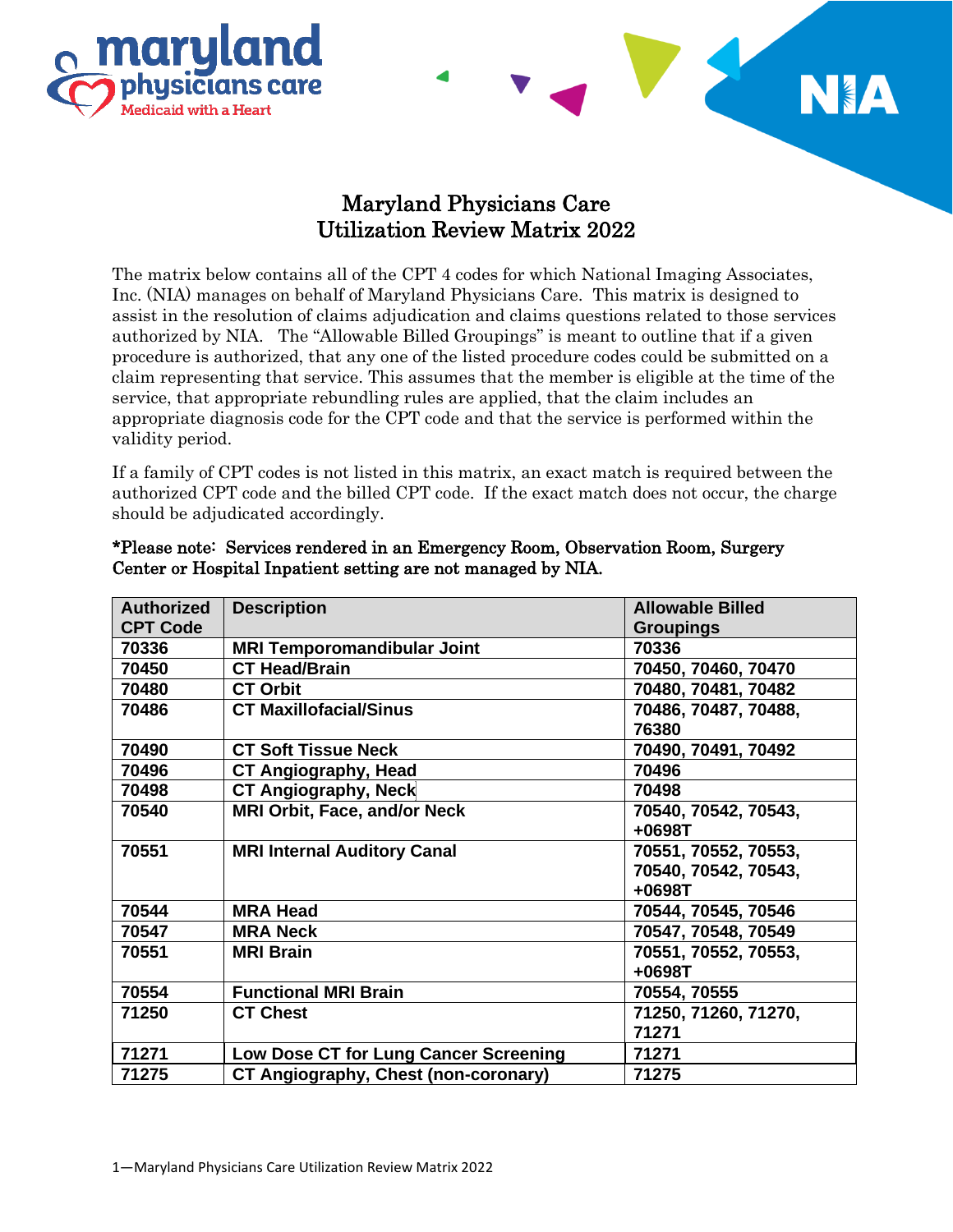| 71550 | <b>MRI Chest</b>                          | 71550, 71551, 71552,                  |
|-------|-------------------------------------------|---------------------------------------|
|       |                                           | +0698T                                |
| 71555 | <b>MRA Chest (excluding myocardium)</b>   | 71555                                 |
| 72125 | <b>CT Cervical Spine</b>                  | 72125, 72126, 72127                   |
| 72128 | <b>CT Thoracic Spine</b>                  | 72128, 72129, 72130                   |
| 72131 | <b>CT Lumbar Spine</b>                    | 72131, 72132, 72133                   |
| 72141 | <b>MRI Cervical Spine</b>                 | 72141, 72142, 72156,                  |
|       |                                           | +0698T                                |
| 72146 | <b>MRI Thoracic Spine</b>                 | 72146, 72147, 72157,<br>$+0698T$      |
| 72148 | <b>MRI Lumbar Spine</b>                   | 72148, 72149, 72158,                  |
|       |                                           | +0698T                                |
| 72159 | <b>MRA Spinal Canal</b>                   | 72159                                 |
| 72191 | <b>CT Angiography, Pelvis</b>             | 72191                                 |
| 72192 | <b>CT Pelvis</b>                          | 72192, 72193, 72194                   |
| 72196 | <b>MRI Pelvis</b>                         | 72195, 72196, 72197,                  |
|       |                                           | +0698T                                |
| 72198 | <b>MRA Pelvis</b>                         | 72198                                 |
| 73200 | <b>CT Upper Extremity</b>                 | 73200, 73201, 73202                   |
| 73206 | <b>CT Angiography, Upper Extremity</b>    | 73206                                 |
| 73220 | MRI Upper Extremity, other than Joint     | 73218, 73219, 73220,<br>+0698T        |
| 73221 | <b>MRI Upper Extremity Joint</b>          | 73221, 73222, 73223,                  |
|       |                                           | +0698T                                |
| 73225 | <b>MRA Upper Extremity</b>                | 73225                                 |
| 73700 | <b>CT Lower Extremity</b>                 | 73700, 73701, 73702                   |
| 73706 | <b>CT Angiography, Lower Extremity</b>    | 73706                                 |
| 73720 | <b>MRI Lower Extremity</b>                | 73718, 73719, 73720,                  |
|       |                                           | 73721, 73722, 73723,                  |
|       |                                           | +0698T                                |
| 73721 | <b>MRI Hip</b>                            | 72195, 72196, 72197,                  |
|       |                                           | 73721, 73722, 73723,                  |
|       |                                           | +0698T                                |
| 73725 | <b>MRA Lower Extremity</b>                | 73725                                 |
| 74150 | <b>CT Abdomen</b>                         | 74150, 74160, 74170                   |
| 74174 | <b>CT Angiography, Abdomen and Pelvis</b> | 74174                                 |
| 74175 | CT Angiography, Abdomen                   | 74175                                 |
| 74176 | <b>CT Abdomen and Pelvis Combination</b>  | 74176, 74177, 74178                   |
| 74181 | <b>MRI Abdomen</b>                        | 74181, 74182, 74183,<br>S8037, +0698T |
| 74185 | <b>MRA Abdomen</b>                        | 74185                                 |
| 74261 | <b>Diagnostic CT Colonoscopy (Virtual</b> | 74261, 74262                          |
|       | Colonoscopy, CT Colonography)             |                                       |
| 74263 | <b>Screening CT Colonoscopy (Virtual</b>  | 74263                                 |
|       | Colonoscopy, CT Colonography)             |                                       |
| 74712 | <b>Fetal MRI</b>                          | 74712, +74713                         |
| 75557 | <b>MRI Heart</b>                          | 75557, 75559, 75561,                  |
|       |                                           | 75563, +75565, +0698T                 |

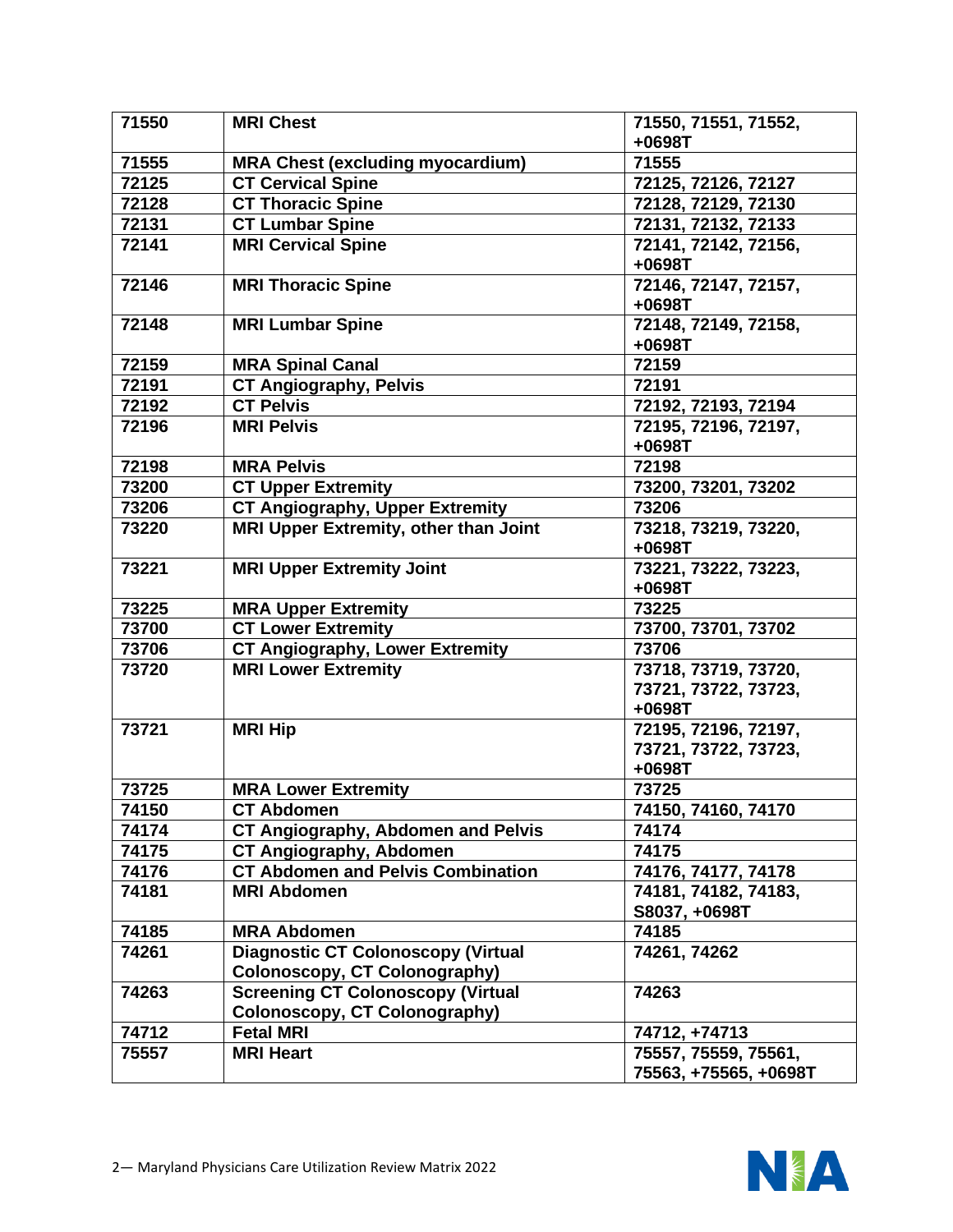| 75571   | Coronary Artery Ca Score, Heart Scan,<br><b>Ultrafast CT Heart, Electron Beam CT</b> | 75571, S8092                  |
|---------|--------------------------------------------------------------------------------------|-------------------------------|
| 75572   | <b>CT Heart</b>                                                                      | 75572                         |
| 75573   | CT Heart congenital studies, non-coronary<br>arteries                                | 75573                         |
| 75574   | <b>CTA coronary arteries (CCTA)</b>                                                  | 75574                         |
| 75635   | <b>CT Angiography, Abdominal Arteries</b>                                            | 75635                         |
| 76380   | Follow Up, Limited or Localized CT                                                   | 76380, 70486, 70487,          |
|         |                                                                                      | 70488                         |
| 76390   | <b>MR Spectroscopy</b>                                                               | 76390, +0698T                 |
| 76497   | <b>Unlisted Computed Tomography Procedure</b>                                        | 76497                         |
| 76498   | <b>Unlisted Magnetic Resonance Procedure</b>                                         | 76498, +0698T                 |
| 77046   | <b>MRI Breast</b>                                                                    | 77046, 77047, 77048,          |
|         |                                                                                      | 77049, +0698T                 |
| 77078   | <b>CT Bone Density Study</b>                                                         | 77078                         |
| 77084   | <b>MRI Bone Marrow</b>                                                               | 77084                         |
| 78429   | <b>Heart PET Scan with CT for Attenuation</b>                                        | 78459, 78491, 78492,          |
|         |                                                                                      | +78434, 78429, 78430,         |
|         |                                                                                      | 78431, 78432, 78433           |
| 78451   | <b>Myocardial Perfusion Imaging</b>                                                  | 78451, 78452, 78453,          |
|         |                                                                                      | 78454, 78466, 78468,          |
|         |                                                                                      | 78469, 78481, 78483,          |
|         |                                                                                      | 78499                         |
| 78459   | <b>Heart PET Scan</b>                                                                | 78459, 78491, 78492,          |
|         |                                                                                      | +78434                        |
| 78472   | <b>MUGA Scan</b>                                                                     | 78472, 78473, 78494,          |
|         |                                                                                      | +78496                        |
| 78608   | <b>Brain PET Scan</b>                                                                | 78608, 78609                  |
| 78813   | <b>PET Scan</b>                                                                      | 78811, 78812, 78813,          |
|         |                                                                                      | 78814, 78815, 78816           |
| 78816   | <b>PET Scan with CT for Attenuation</b>                                              | 78811, 78812, 78813,          |
|         |                                                                                      | 78814, 78815, 78816           |
| 93307 1 | <b>Transthoracic Echocardiography (TTE)</b>                                          | 93303, 93304, 93306,          |
|         |                                                                                      | 93307, 93308, +93320,         |
|         |                                                                                      | +93321, +93325, +93356        |
| 93312   | <b>Transesophageal Echocardiography (TEE)</b>                                        | 93312, 93313, 93314,          |
|         |                                                                                      | 93315, 93316, 93317,          |
|         |                                                                                      | 93318, +93320, +93321,        |
|         |                                                                                      | +93325                        |
| 93350   | <b>Stress Echocardiography</b>                                                       | 93350, 93351, +93320,         |
|         |                                                                                      | +93321, +93325, +93352,       |
|         |                                                                                      | +93356                        |
| S8037   | <b>MR Cholangiopancreatography</b>                                                   | S8037, 74181, 74182,<br>74183 |
| S8042   | <b>MRI</b> low field                                                                 | S8042                         |